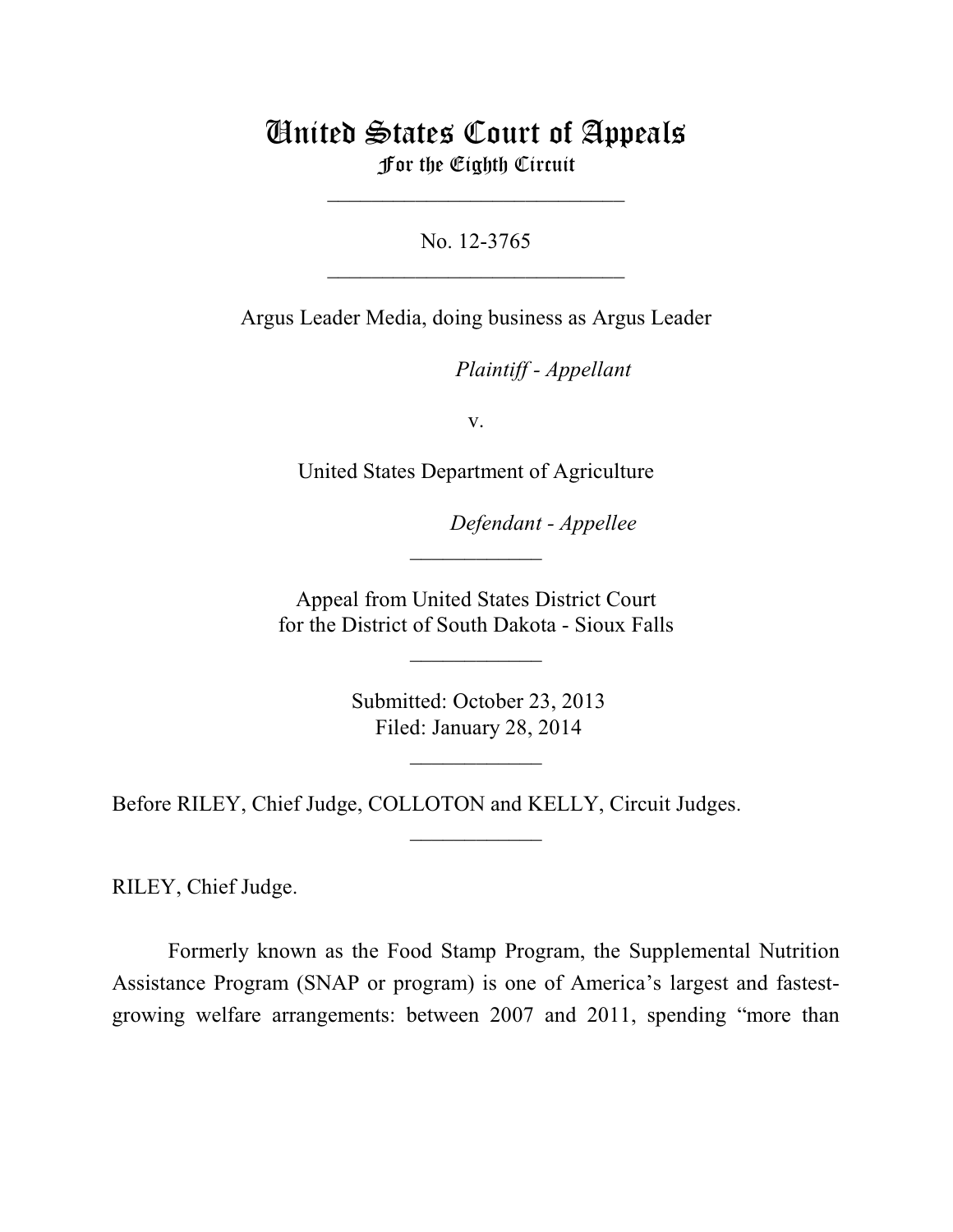doubled . . . from about \$30 billion to \$72 billion."<sup>1</sup> Amid increasing public scrutiny of this burgeoning program, a Sioux Falls, South Dakota, newspaper called the *Argus Leader* (Argus) wondered how much money individual retailers received from taxpayers each year through the program. Invoking the federal law meant to bring disclosure sunlight to the government bureaucracy, Argus requested this spending the Freedom of Information Act (FOIA), 5 U.S.C. § 552. Cf. Louis D. Brandeis, Other People's Money 92 (1914) ("Sunlight is said to be the best of disinfectants."). information from the U.S. Department of Agriculture (department or USDA) under With little explanation, the department refused disclosure.

 After an internal administrative appeal proved fruitless, Argus brought a FOIA suit in the District of South Dakota. The department moved for summary judgment, § 552(b)(3)—known as FOIA Exemption 3—and 7 U.S.C. § 2018(c). Looking to court found the spending information exempt from disclosure and granted the department's motion. Argus appeals. Concluding the statutory text plainly precludes contending the information was exempt from disclosure under 5 U.S.C. legislative history and accepting the department's statutory interpretation, the district the department from shielding the spending information under Exemption 3, we reverse.

# **I. BACKGROUND**

 The Food Stamp Act of 1964, Pub. L. No. 88–525, 78 Stat. 703, launched the program with a \$75 million appropriation in its first year, rising to \$200 million in its third. See id.  $§$  16(a), 78 Stat. at 709. In fiscal year 2012, the program's total cost exceeded \$78 billion, with more than 46 million people—over fifteen percent of the

<sup>&</sup>lt;sup>1</sup>Congr. Budget Office, The Supplemental Nutrition Assistance Program 5 (2012), available at http://www.cbo.gov/sites/default/files/ cbofiles/attachments/04 19-SNAP.pdf.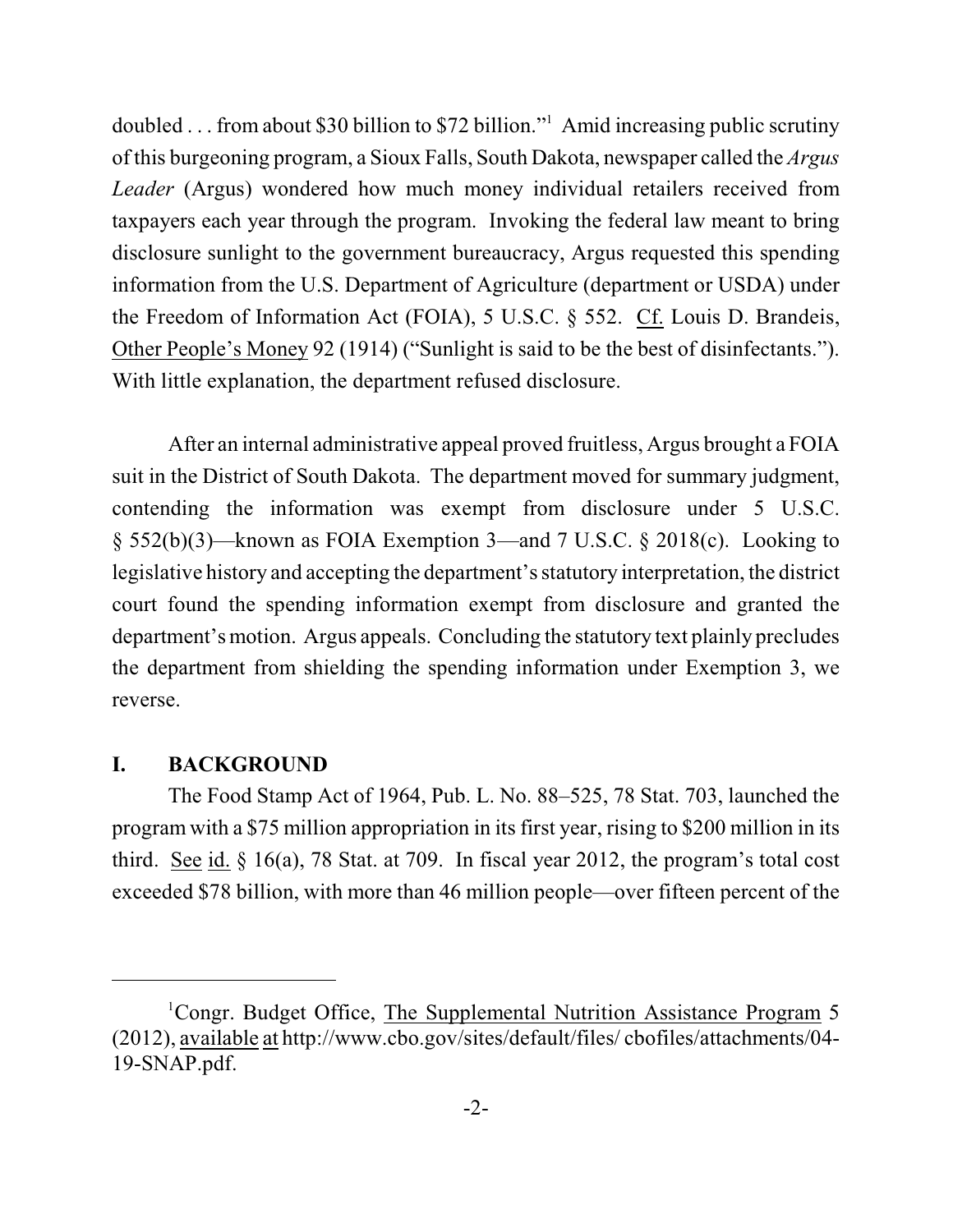U.S. population—receiving benefits.<sup>2</sup> Most benefits go to needy families: 76 percent of SNAP households include "a child, an elderly person, or a disabled person" and "these households received 83 percent of all benefits."<sup>3</sup> An estimated \$858 million per year is "trafficked," meaning "SNAP recipients sell their benefits for cash at a discount to food retailers," and approximately ten percent of participating retailers engage in trafficking.4

## **A. Administrative Proceedings**

 On February 1, 2011, Argus sent a letter to the department requesting "yearly redemption amounts, or EBT sales figures, for each store" participating in the program between fiscal years 2005 and 2010. Beneficiaries receive an electronic benefit transfer (EBT) card, which functions like a debit card. To use the card at a personal identification number at checkout. As with any other debit card transaction, a third-party processor deducts the transaction amount from the beneficiary's account and credits it to the retailer's account. Such third-party processors "handle and track [program] benefit accounts," then send transaction data to the department. Although the days when retailers had to redeem physical food stamps have long passed, the participating retailer, beneficiaries swipe their EBT card and enter a four-digit department still refers to this electronic process as a "redemption." After receiving

<sup>&</sup>lt;sup>2</sup>See Food & Nutrition Service (FNS), SNAP Monthly Data (Nov. 8, 2013), (Nov. 8, 2013), http://www.fns.usda.gov/pd/SNAPsummary.htm; see also Phil Izzo, Food-Stamp Use Rises; Some 15% Get Benefits, Wall St. J., Aug. 9, 2013, http://www.fns.usda.gov/pd/34SNAPmonthly.htm; FNS, SNAP Annual Summary http://blogs.wsj.com/economics/2013/08/09/food-stamp-use-rises-some-15- of-u-sgets-benefits.

<sup>&</sup>lt;sup>3</sup>FNS, USDA, Characteristics of SNAP Households: Fiscal Year 2011, at xv (2012), available at http://www.fns.usda.gov/sites/default/files/ 2011Characteristics.pdf.

<sup>&</sup>lt;sup>4</sup>USDA, The Extent of Trafficking in the SNAP: 2009-2011, at ii (2013), available at http://www.fns.usda.gov/sites/default/files/Trafficking2009.pdf.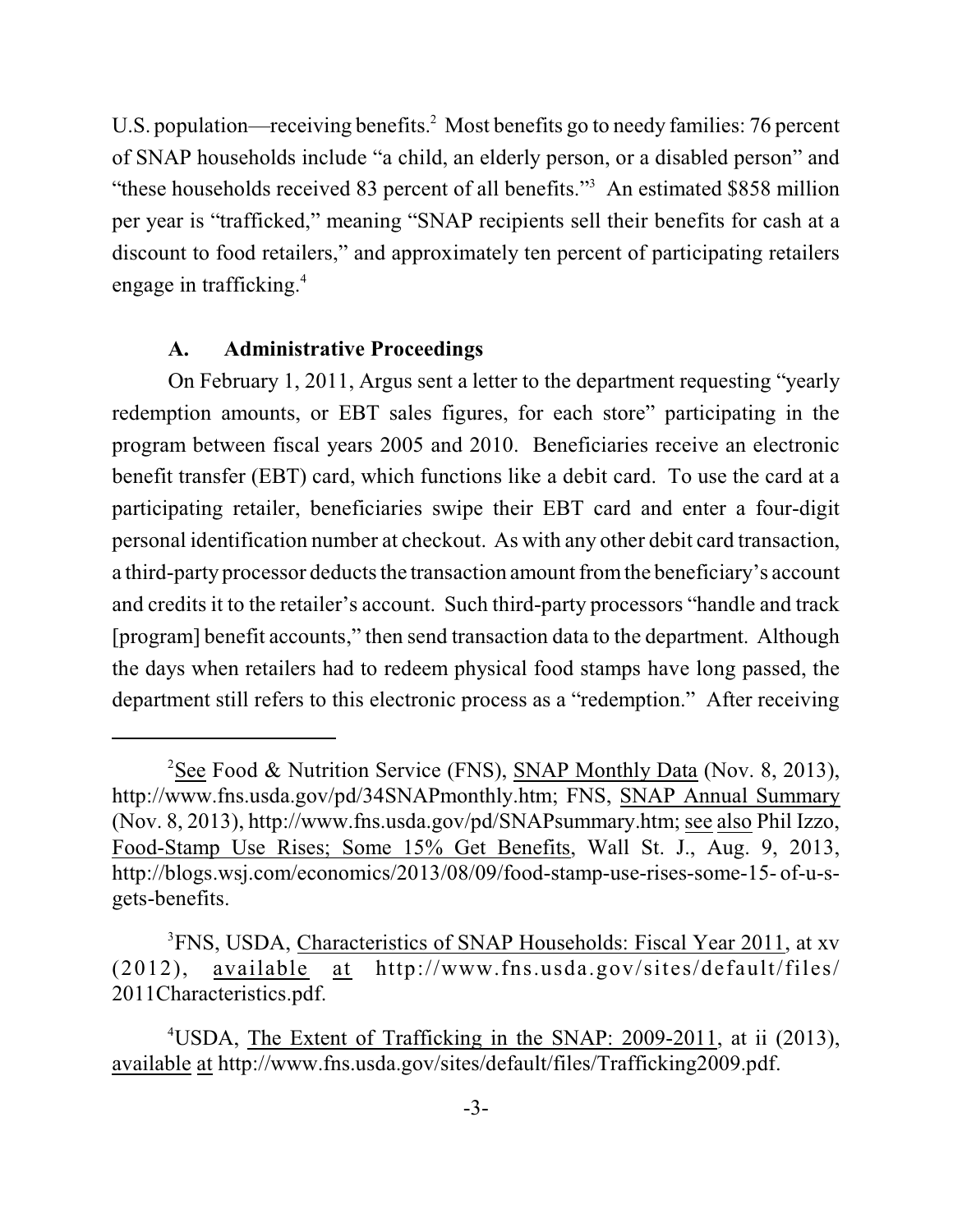transaction data from the third-party processors, the department loads each retailer's aggregated data into a government database.

 The department appears to concede that it could use this database to supply the information requested by Argus. The department simply refuses to do so. In an undated letter received February 17, 2011, the department revealed the names and 5 U.S.C. [§] 552(b)(3) and (b)(4)." In a letter dated February 25, 2011, Argus appealed this withholding. The department denied the appeal in another undated addresses of all participating retailers, but withheld "all other information . . . under letter.

#### **B. Article III Proceedings**

 On August 26, 2011, Argus filed a complaint under 5 U.S.C. § 552(a)(4)(B) in The department moved for summary judgment, invoking Exemption 3, 5 U.S.C. federal court seeking to compel the department to provide the withheld information.  $§ 552(b)(3).$ 

 First, the district court decided 7 U.S.C. § 2018 qualified as a withholding statute was exempt from disclosure because it was "the type of information that *can be*  obtained under the authority of § 2018"—though, in practice, it is not obtained from the individual retailers. (Emphasis added). Consulting legislative history, the district court thought a 1994 amendment to  $\S$  2018 "demonstrate[d] that all types of information that relate to tax, income, or redemption data that is [sic] correlated with participation in [the program] is to be withheld in all instances except internal administrative purposes or for law enforcement's use." The district court determined the department was entitled to withhold the data. Argus appeals, invoking our On September 27, 2012, the district court granted the department's motion. under Exemption 3. Second, the district court found the retailer spending information jurisdiction under 28 U.S.C. § 1291.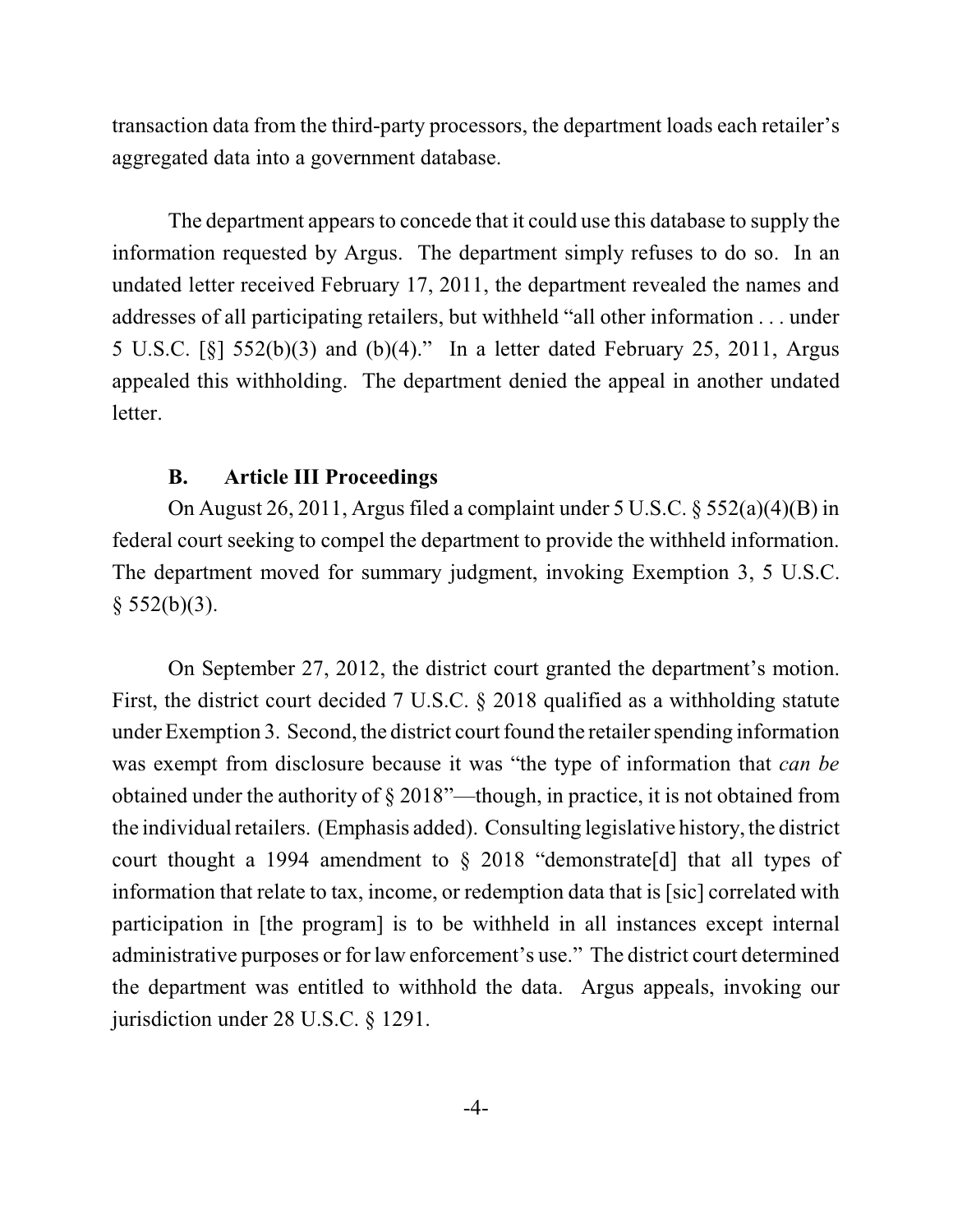# **II. DISCUSSION**

 We "perform[] a *de novo* review of the grant of summary judgment in a FOIA case." Mo. ex rel. Garstang v. U.S. Dep't of Interior, 297 F.3d 745, 749 (8th Cir. 2002). A government agency is not entitled to summary judgment in a FOIA case unless "the agency proves that it has fully discharged its obligations under FOIA, after the underlying facts and the inferences to be drawn from them are construed in the light most favorable to the FOIA requester." Miller v. U.S. Dep't of State, 779 F.2d 1378, 1382 (8th Cir. 1985). "In order to discharge this burden, the agency 'must prove that each document that falls within the class requested either has been produced, is unidentifiable, or is *wholly exempt* from the Act's inspection requirements."" Id. at 1382-83 (emphasis added) (quoting Nat'l Cable Television Ass'n, Inc. v. FCC, 479 F.2d 183, 186 (D.C. Cir. 1973)).

# **A. Statutory Text**

"Our analysis begins, as always, with the statutory text." United States v. Gonzales, 520 U.S. 1, 4 (1997). The relevant text of FOIA Exemption 3 allows agencies to withhold information that is

 *specifically exempted* from disclosure by statute (other than [5 U.S.C. § 552b]), if that statute—

 (A)(i) *requires* that the matters be withheld from the public in such a manner as to leave no discretion on the issue; or

 (ii) *establishes* particular criteria for withholding or *refers* to particular types of matters to be withheld $\binom{5}{1}$ 

 5 U.S.C. § 552(b)(3) (emphasis added). The department contends the spending information is "specifically exempted" by 7 U.S.C. § 2018(c). Argus does not dispute

<sup>&</sup>lt;sup>5</sup>There is one additional requirement not applicable to this case.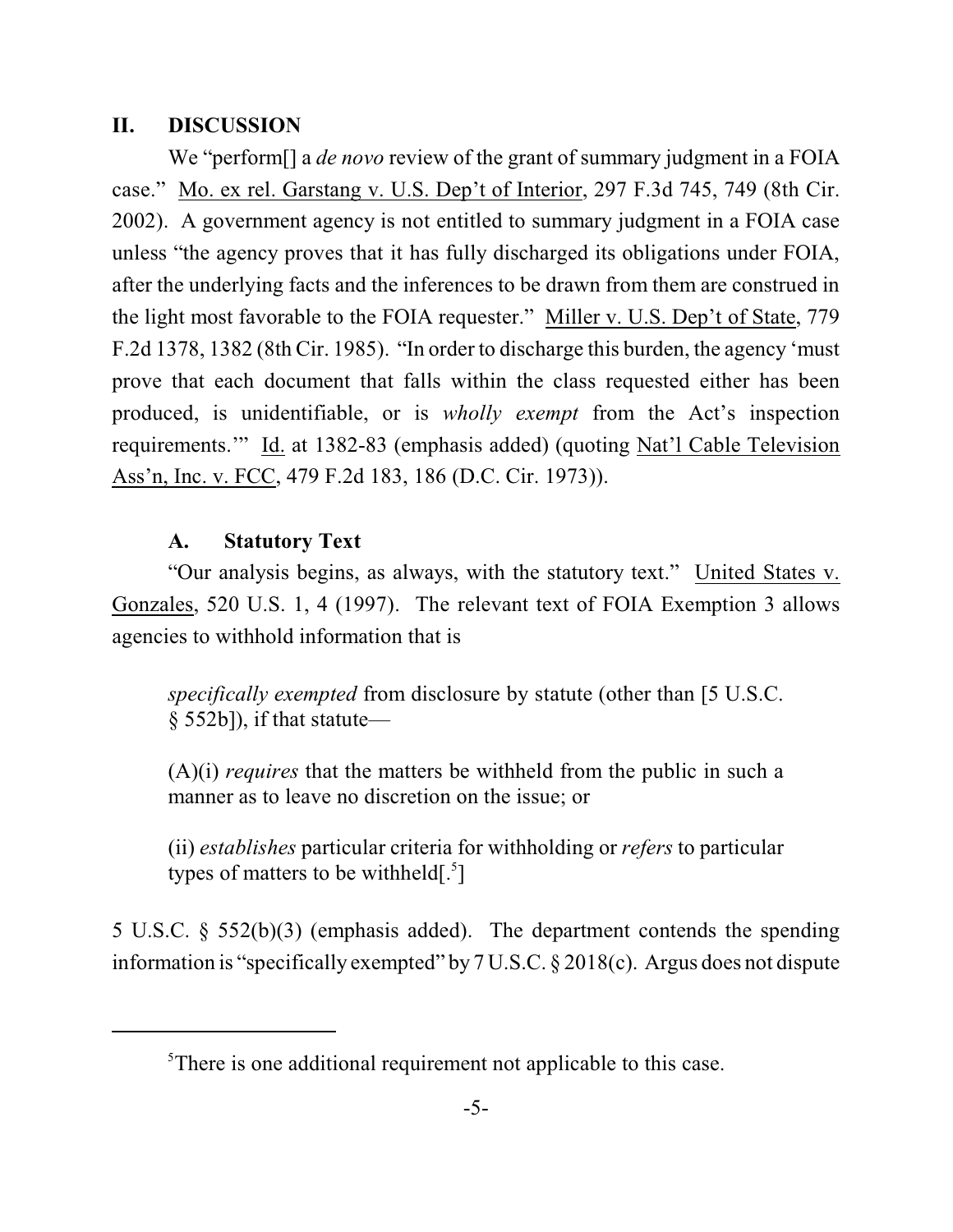that § 2018(c) is a withholding statute (i.e., one that "requires," "establishes," or "refers" to non-discretionary or particular withholding of information).

 Instead, Argus challenges the district court's conclusion that programspending information falls within the withholding contemplated by  $\S 2018(c)$ . Again, we look to the relevant statutory text:

 (c) Information *submitted by applicants*; safeguards; disclosure to and use by State agencies

 Regulations issued pursuant to this chapter shall require *an applicant retail food store or wholesale food concern to submit information*, which may include relevant income and sales tax filing documents, which will permit a determination to be made as to *whether such*  Regulations issued pursuant to this chapter shall provide for safeguards which limit the use or disclosure of *information obtained under the authority granted by this subsection* . . . . Any person who publishes, divulges, discloses, or makes known in any manner or to any extent not authorized by Federal law (including a regulation) any *information obtained under this subsection* shall be fined not more than \$1,000 or *applicant qualifies, or continues to qualify*, for approval . . . . imprisoned not more than 1 year, or both.

7 U.S.C. § 2018(c) (emphasis added).

retail food store or wholesale food concern," id., the information is not exempt from disclosure. The department, not any retailer, generates the information, and the underlying data is "obtained" from third-party payment processors, not from individual retailers. See, e.g., Brian A. Garner's Modern American Usage 74 (3d ed. 2009) (defining "obtain" as "to get, acquire"); Webster's Third New Int'l Dictionary 1559 (1993) (defining "obtain" as "to gain or attain possession or disposal of"). Neither of the forms used to determine whether a given retailer "qualifies" or Because the retailer spending information is not "submit[ted]" by "an applicant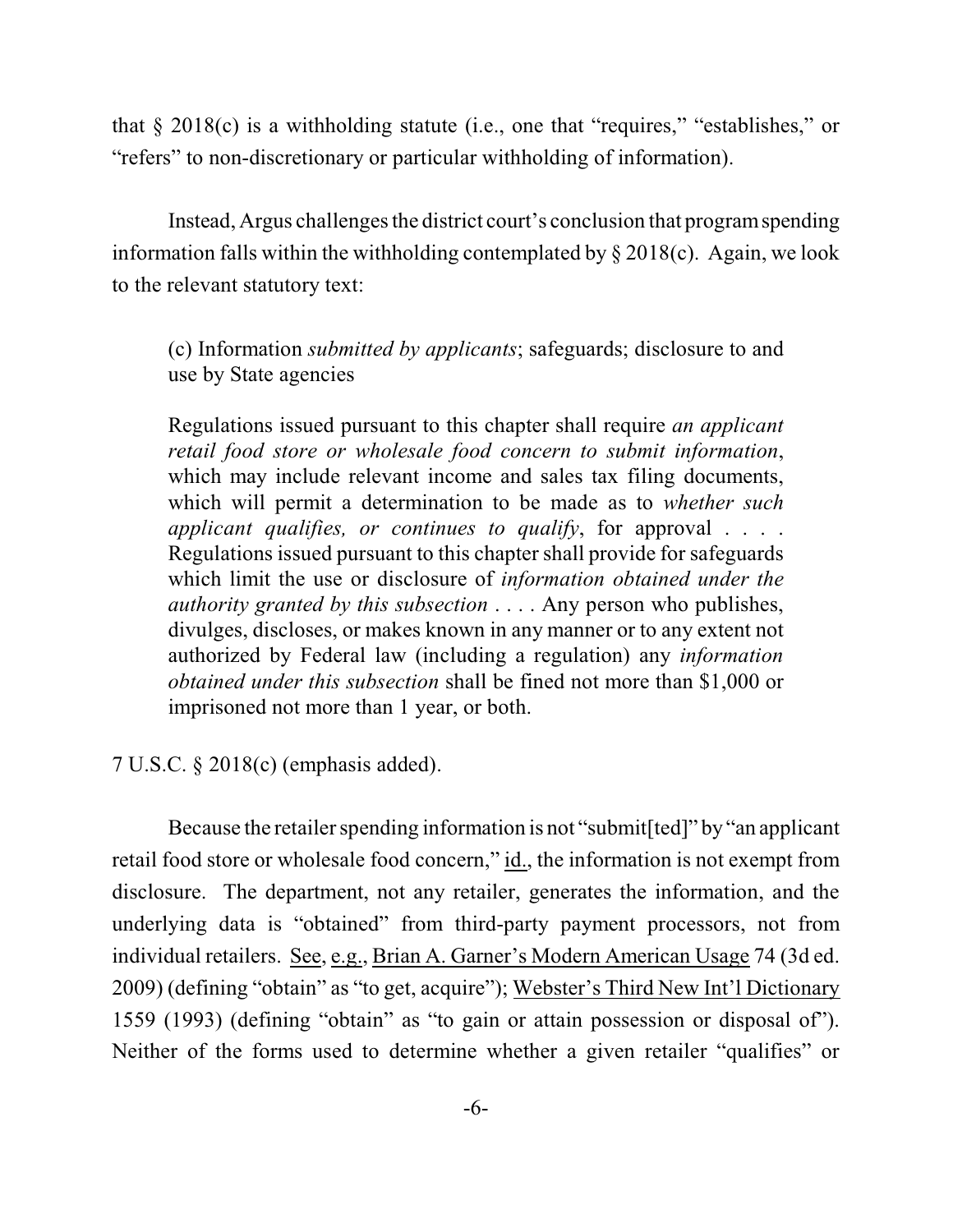"continues to qualify" as a program participant asks for the spending information. These plain textual reasons for rejecting the department's position mean we need not  $(2011)$  (quoting FBI v. Abramson, 456 U.S. 615, 630 (1982)), to conclude retailer rely on the Supreme Court's admonition that FOIA exemptions "must be 'narrowly construed,'" Milner v. Dep't of Navy, 562 U.S. \_\_\_, \_\_\_, 131 S. Ct. 1259, 1262 spending information is not "obtained under the authority granted by" § 2018(c).

 to "Information *submitted by applicants*." 7 U.S.C. § 2018(c) (emphasis added). A subsection "heading cannot substitute for the operative text of the statute." Fla. Dep't of Revenue v. Piccadilly Cafeterias, Inc., 554 U.S. 33, 47 (2008). But "statutory titles meaning of a statute.'" Id. (quoting Porter v. Nussle, 534 U.S. 516, 528 (2002)). Even if the statutory text left any ambiguity, the heading would resolve that doubt in Our plain reading is further confirmed by the subsection heading, which refers and section headings 'are tools available for the resolution of a doubt about the favor of disclosure.

 the statute to require withholding of all information—regardless of its source—used to determine whether "a retailer qualifies or continues to qualify for participation in the [program]." Yet the statute makes clear that only information obtained under added). "Congress expresses its purpose by words. It is for [courts] to ascertain—neither to add nor to subtract, neither to delete nor to distort." 62 Cases, department actually obtained it from third-party payment processors, not the retailers The district court's contrary conclusion stemmed from a misreading of the statute. First, the district court singled out the term "any information," interpreting § 2018(c)—submitted by a retailer—is exempted. When the statute says "obtained" it means "obtained," not "*can be* obtained," as the district court reasoned. (Emphasis More or Less, Each Containing Six Jars of Jam v. United States, 340 U.S. 593, 596 (1951). Here, however else the spending information could be obtained, the themselves.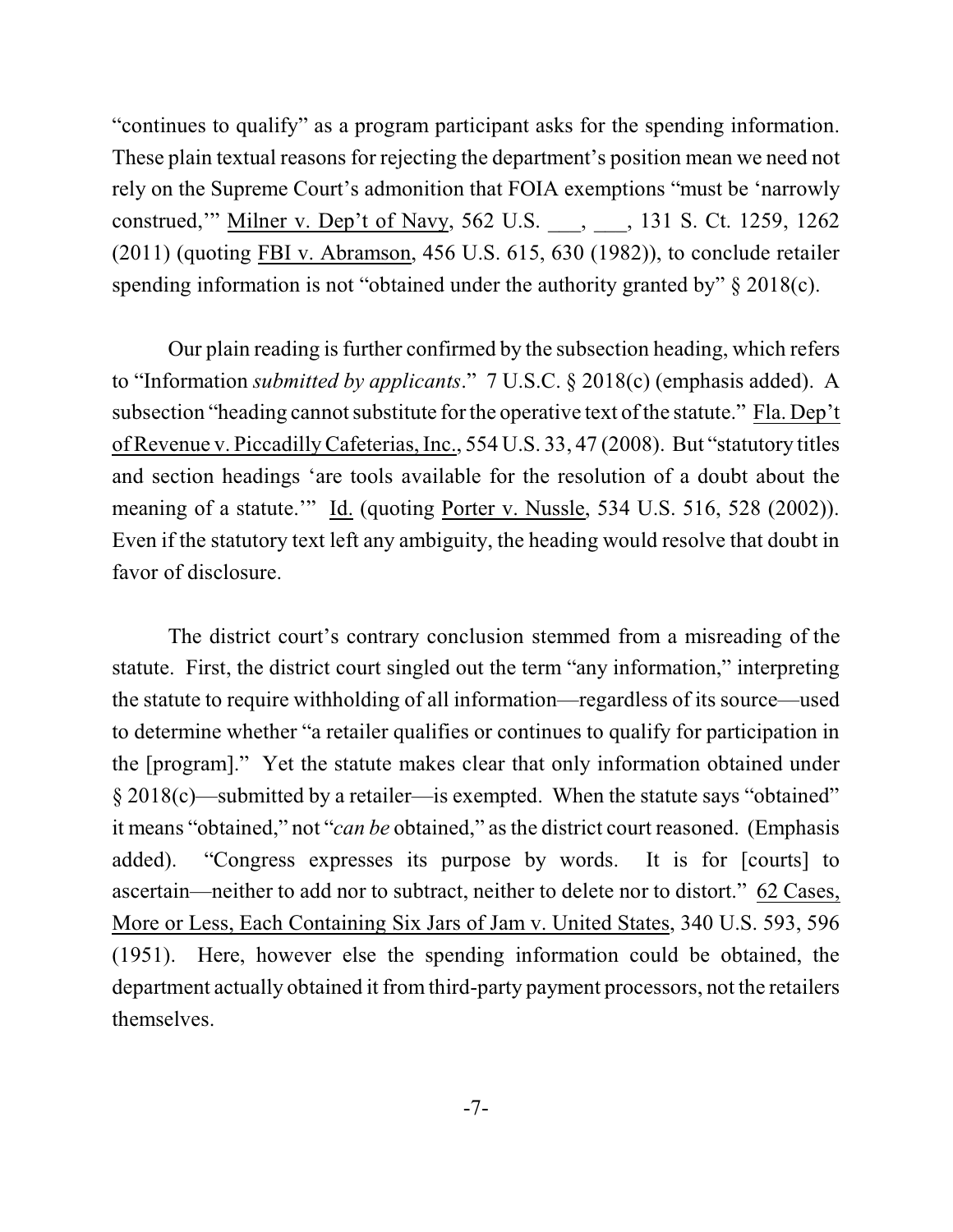"relevant income and sales tax filing documents." The district court opined, data to be included under § 2018, the statutory language encompasses this type of term's broad umbrella." Again, the district court departed from the plain text of the statute, which refers to "income and sales tax *filing documents*." 7 U.S.C. § 2018(c) (emphasis added). These words—confirmed by the requirement to "provide written authorization for the Secretary to verify all relevant tax *filings* with *appropriate agencies*"—plainly refer to tax documents filed with relevant state, local, and federal tax authorities. Id. (emphasis added). Echoing the Supreme Court, we "have stated time and again that courts must presume that a legislature says in a statute what it means and means in a statute what it says there. When the words of a statute are unambiguous, then, this first canon is also the last: judicial inquiry is complete." Barnhart v. Sigmon Coal Co., 534 U.S. 438, 461-62 (2002) (internal quotation F.3d 857, 862 (8th Cir. 2011). The spending information is not a tax filing document, Second, the district court thought the spending information qualified as "Although Congress has not expressly deemed redemption information as essential income and tax information because redemption data naturally falls under either omitted); see, e.g., Owner-Operator Indep. Drivers Ass'n, Inc. v. Supervalu, Inc., 651 so the district court's "broad umbrella" cannot shade the spending information from the sunlight.

### **B. Statutory History**

 recognize that the district court relied in part on the legislative history. While resolving this case purely on textual grounds, we observe "for those who find Ct. 2007, 2015 (2011), that this history is more fairly read to support Argus' position. Although "the authoritative statement is the statutory text, not the legislative history," Exxon Mobil Corp. v. Allapattah Servs., Inc., 545 U.S. 546, 568 (2005), we legislative history useful," United States v. Tinklenberg, 563 U.S. \_\_\_, \_\_\_, 131 S.

 First, Congress has clearly indicated its intent to involve the public in counteracting fraud perpetrated by retailers participating in the program. See, e.g.,